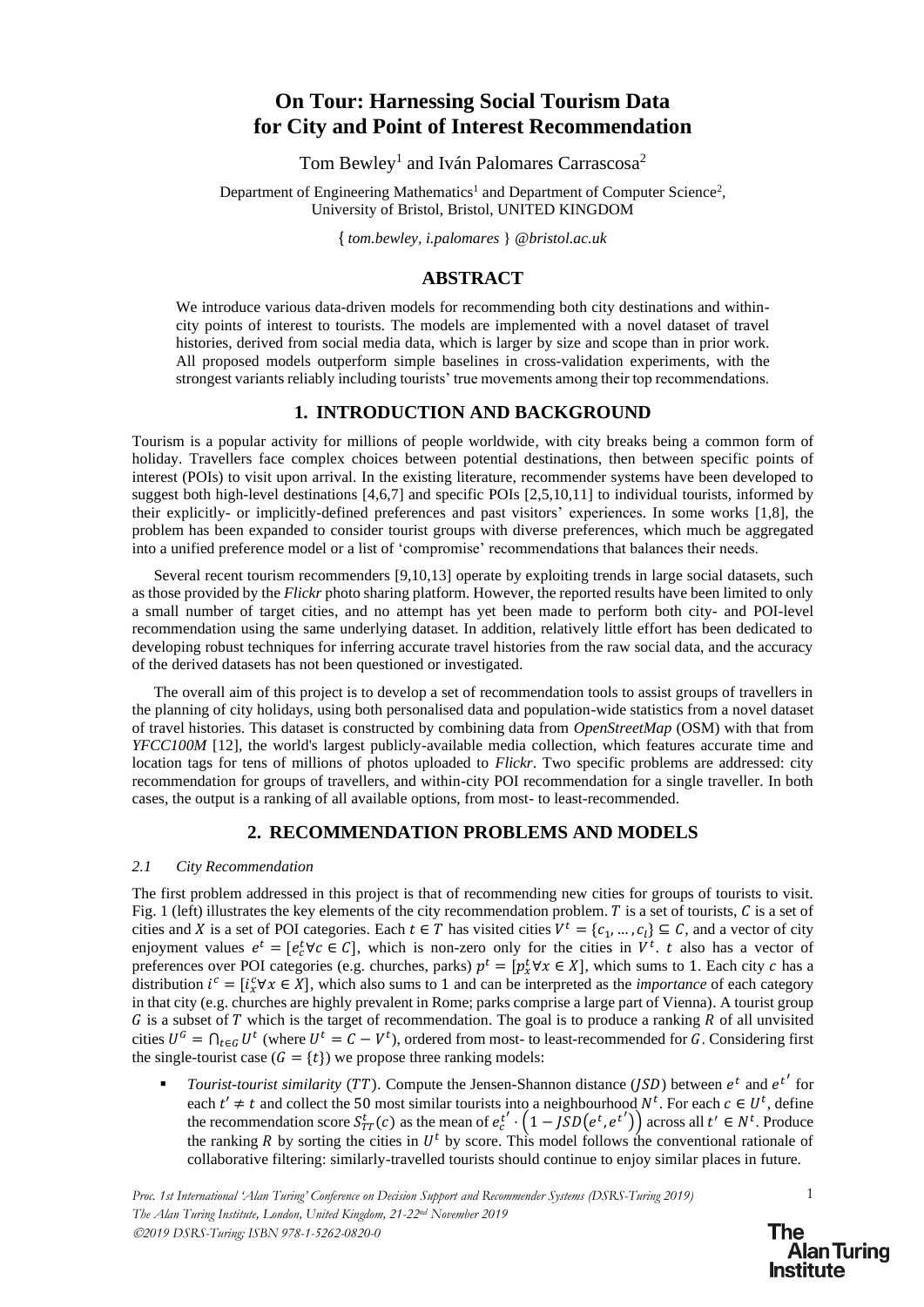

**Figure 1.** *Key elements of the city (left) and POI (right) recommendation problems.*

- *City-city similarity* (*CC*). For each  $c \in U^t$ , compute its similarity to each visited city  $c' \in V^t$  in terms of their POI category importance distributions  $i^c$  and  $i^{c'}$ , again using *JSD*. Define the recommendation score for c as the mean of  $e_{c'}^t \cdot (1 - JSD(i^c, i^{c'}))$  across all  $c' \in V^t$ , and again rank by score. The rationale for this model is that tourists tend to visit cities with features in common.
- *Tourist-city similarity* (TC). For each  $c \in U^t$ , simply define the score for ranking as  $1 JSD(p^t, i^c)$ . This model most closely resembles a conventional content-based recommender system: cities are recommended that align closely with the tourist's category preferences.

Multi-tourist groups ( $|G| > 1$ ) add complexity since multiple preferences and visitation histories must be considered. We consider two techniques for producing aggregate recommendations for a group:

- *Aggregation-of-scores* ( $AoS$ ). Complete scoring and ranking independently for each  $t \in G$ , then take the mean value of the per-tourist scores for each city.
- *Aggregation-of-preferences* (*AoP*). Define  $V^G = \cup_{t \in G} V^t$  and  $p^G$  as the elementwise mean of the category preference vectors of the tourists in the group. Complete scoring and ranking with this grouplevel information, as if it represented a single tourist.

### *2.2 POI Recommendation*

The second problem addressed is that of recommending POIs to visit during an ongoing trip to a specific city. Only the single-tourist case is considered due to project time constraints and foreseeable difficulties with group evaluation. Fig. 1 (right) illustrates the key elements of this problem. In addition to the notation introduced above,  $P^c = \{p_1, ..., p_o\}$  is the set of POIs in city  $c$  and  $H^{t,c} = (v_1, ..., v_q)$  is the chronologically-ordered history of *visits* by tourist *t* in city *c*, each defined by its start time, end time and associated POI. When finding a POI for t to visit next in c, the goal is to produce a ranking R containing all POIs in  $P^c$ , ordered from most- to leastrecommended. The POI of the most recent visit  $H_q^{t,c}$  is taken to be t's current location. We propose a hybrid model that uses the following six features to quantify the suitability of each POI  $p$  in this circumstance:

- **•** *fPop.* The overall popularity of p, defined as  $1 2^{-\text{visitors}/\alpha}$  where visitors is the number of tourists that have been to p. Formally, visitors =  $|\{t \in T : p \in H^{t,c}\}|$ . In our implementation,  $\alpha = 100$ .
- *f Cat. t's* expected preference for p, as represented by  $p_x^t$  where x is the category of p.
- **•** *fProx.* A measure of proximity / travelling convenience, defined as  $1 2^{d/\beta}$  where d is the Euclidian distance in metres to p from t's current location. In our implementation,  $\beta = 2000$ .
- **•** *fTime.* The appropriateness of p given the present hour of the day. This is computed by finding the proportion of recorded visits that lie within this hour, both to p itself  $(h_n)$ , and also to p's category x at large across all cities  $(h_x)$ . The two proportions are weighted by the number of visits to p, visits, using the formula  $2^{\varepsilon} \cdot h_x + (1 - 2^{\varepsilon}) \cdot h_p$  where  $\varepsilon = \nu \text{sits/s} / \gamma$ . In our implementation,  $\gamma = 100$ .
- $\blacksquare$  *[Date.* The appropriateness of  $p$  given the present month, defined in an analogous fashion to  $fTime$ .
- $\blacksquare$  *fHist.* A measure of the coincidence of p and the previously-visited POIs in  $H^{t,c}$ , within the visit histories of all other tourists  $t' \neq t$ . For each  $p' \in H^{t,c}$ , count the number of times p and p' both occur in another tourist's history, and weight each coincidence according to the time in hours Δ between the two visits, using  $w = \zeta + (1 - \zeta) \exp(-\Delta/\kappa)$ . The weighted values are summed across all p' and t', and normalised by p's total visit count, visits. In our implementation,  $\zeta = 0.1$  and  $\kappa = 24$ .

2

### The **Alan Turing Institute**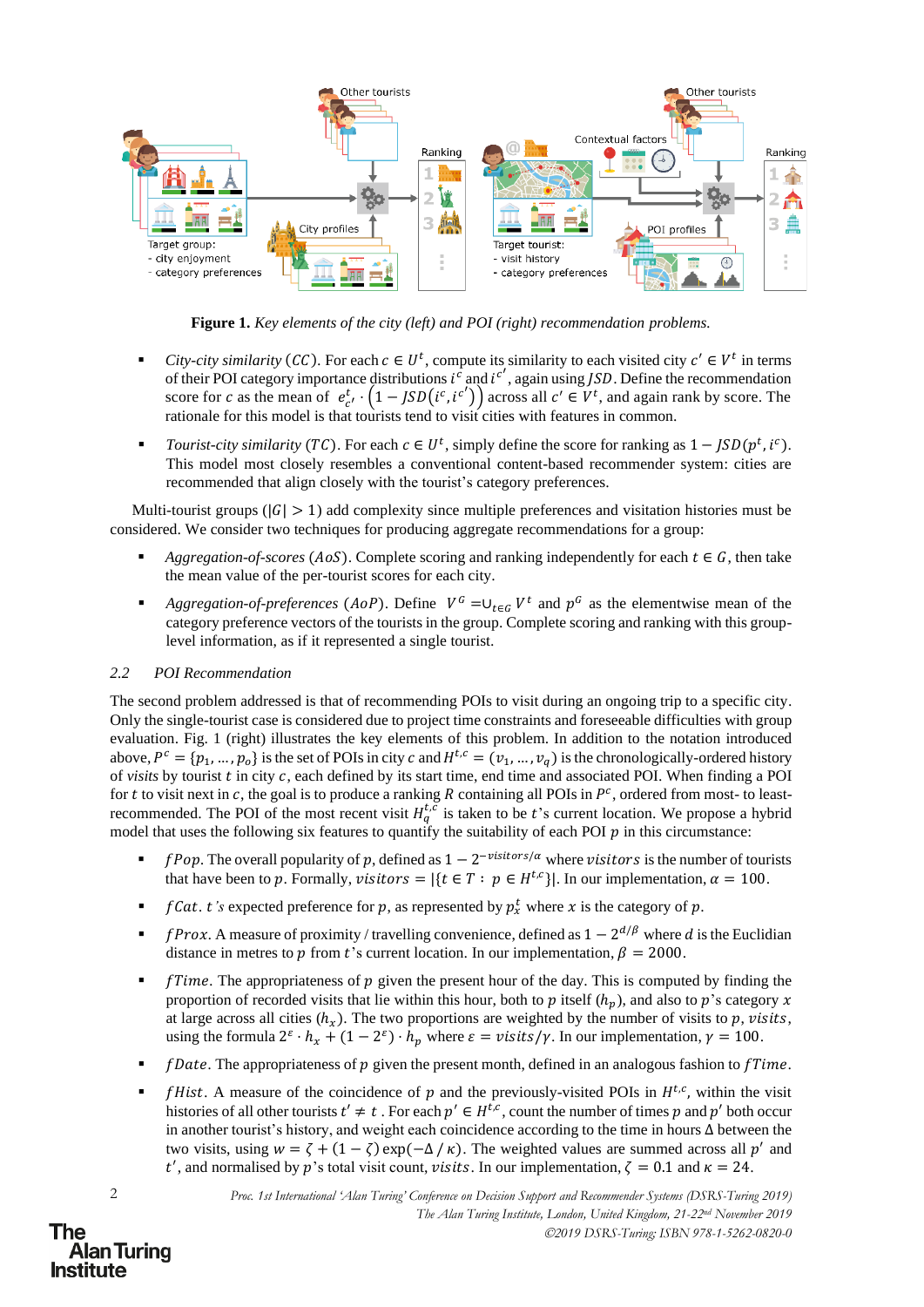We consider various techniques for mapping the six features into a single recommendation score for ranking: a trivial summing operation  $Sum$ , a linear regression model  $Lin$  and two small neural network topologies  $NN_3$  (one 3-neuron hidden layer) and  $NN_{6,6}$  (two 6-neuron hidden layers), both with logistic activation functions. In each case, we first z-normalise the features across a large bank of recommendation scenarios, since this improves learning stability.

### **3. TRAVEL HISTORIES DATASET**

We synthesise a novel dataset of travel histories, consisting of approximately 812,000 POI-level visits by 65,000 tourists across 200 cities worldwide, using location-tagged photos from *YFCC100M* [12]. We group the raw photos first by city (this information is available in the *Places* expansion pack) then by user, and sort chronologically. Consecutive photos taken within a 10 metre radius and 1 hour timeframe are combined into a single *visit*. These values are rather conservative, chosen so that bursts of photos taken at exactly the same location are grouped, but visits to two POIs on the same street or town square are not.

For each visit, we assemble a set of *visit words* from the user-provided titles, descriptions and tags, which can be compared with metadata for nearby POIs on OSM. Where a sufficiently strong match is found, the visit is labelled with the POI. Each POI can easily be assigned a category based on OSM's taxonomy of entity types. Consecutive visits to the same POI on the same day are combined into one, thereby preventing the aforementioned conservative visit creation parameters from yielding erroneous duplicate visits.

In a second 'bootstrapping' pass through the data, we use the visit words for already-labelled visits to assemble a distribution of word frequencies for each POI (e.g. *game* might be a high-frequency word for a stadium, and *lion* a high-frequency word for a zoo). The words for unlabelled visits are reassessed with respect to these distributions, and those that pass a fixed total summed probability threshold for a nearby POI are labelled with that POI. The bootstrapping pass boosts the number of labelled visits by approximately 30%.

A manual assessment of the dataset (viewing the underlying photos for one visit per city and looking for the presence of the POI) indicates that labelling accuracy is on the order of 75-85%, depending on how minor errors (e.g. labelling with the wrong building of the correct University) are penalised. This compares favourably with a dataset from prior work [9], which only uses location data for POI labelling, and for which we estimate an accuracy value around 45-60%. The 200-city coverage also far exceeds the eight included in the prior dataset. The statistics of our dataset align well with lists of popular POIs according to *TripAdvisor*, and reflect intuitive trends in the diurnal and seasonal variations in per-category POI visitation (e.g. restaurants are popular at mealtimes, and gardens in spring).

This dataset has the potential to serve as a widely-applicable resource of real-world tourist behaviour, complete with a measure of POI enjoyment through the proxy of number of photos taken (though it does lack an indicator of negative opinion, which may be sought at a later date through sentiment analysis of userprovided text). In light of its wide applicability, and its derivation from public-domain resources, We have published the dataset at [https://github.com/tombewley/OnTour-TourismRecommendation/tree/master/dataset.](https://github.com/tombewley/OnTour-TourismRecommendation/tree/master/dataset)

It exists as a single 65MB JSON file whose core elements are individual visits. Each visit entry contains the POI (as represented by the unique OpenStreetMap identifier), the start and end timestamps and the number of photos taken. Visits are categorised at the highest level by user, then by city, and ordered chronologically. The dataset also includes two separate subschemas containing the total number of photos taken by each user in each city, and the name, category and coordinates of each POI.

#### **4. IMPLEMENTATION, EVALUATION AND OPTIMISATION**

We implement our models in Python to work with the travel histories dataset. Preferences are defined in terms of photo counts and metadata: city enjoyments  $e^t$  and category preferences  $p^t$  are defined by the fraction of t's photos taken in each  $c \in C$  or  $x \in X$ . Similarly, per-city POI category importance values  $i^c$  are the fraction of photos taken at each category. Tourist t's history  $H^{t,c}$  is defined directly as their visits in c within the dataset.

Following previous work [9,13], our evaluation method is one of cross-validation, which takes the general form of *forgetting* an item from the dataset and assessing the models' ability to predict it using what remains. For city recommendation: a group of tourists is assembled who have all visited a common city  $c^*$  (as well as at least two others), this city is removed from their histories and the remaining data used as input to the models. For POI recommendation (single-tourist only): a tourist's history in one city is cut short at a point that ensures at least 20 visits remain, and the time gap between the visits immediately before and after  $(v$  and  $v^*)$  is at most 8 hours. The POI of  $v$  is taken as the tourist's current location and that of  $v^*$  is the forgotten POI  $p^*$ . In both city and POI recommendation, performance is measured via  $r^*$ , the position of  $c^*$  or  $p^*$  in the ranking. For the POI recommendation problem, this is reported as a fraction of the number of POIs in the city.

*Proc. 1st International 'Alan Turing' Conference on Decision Support and Recommender Systems (DSRS-Turing 2019) The Alan Turing Institute, London, United Kingdom, 21-22nd November 2019* ©*2019 DSRS-Turing; ISBN 978-1-5262-0820-0*

3

The **Alan Turing** Institute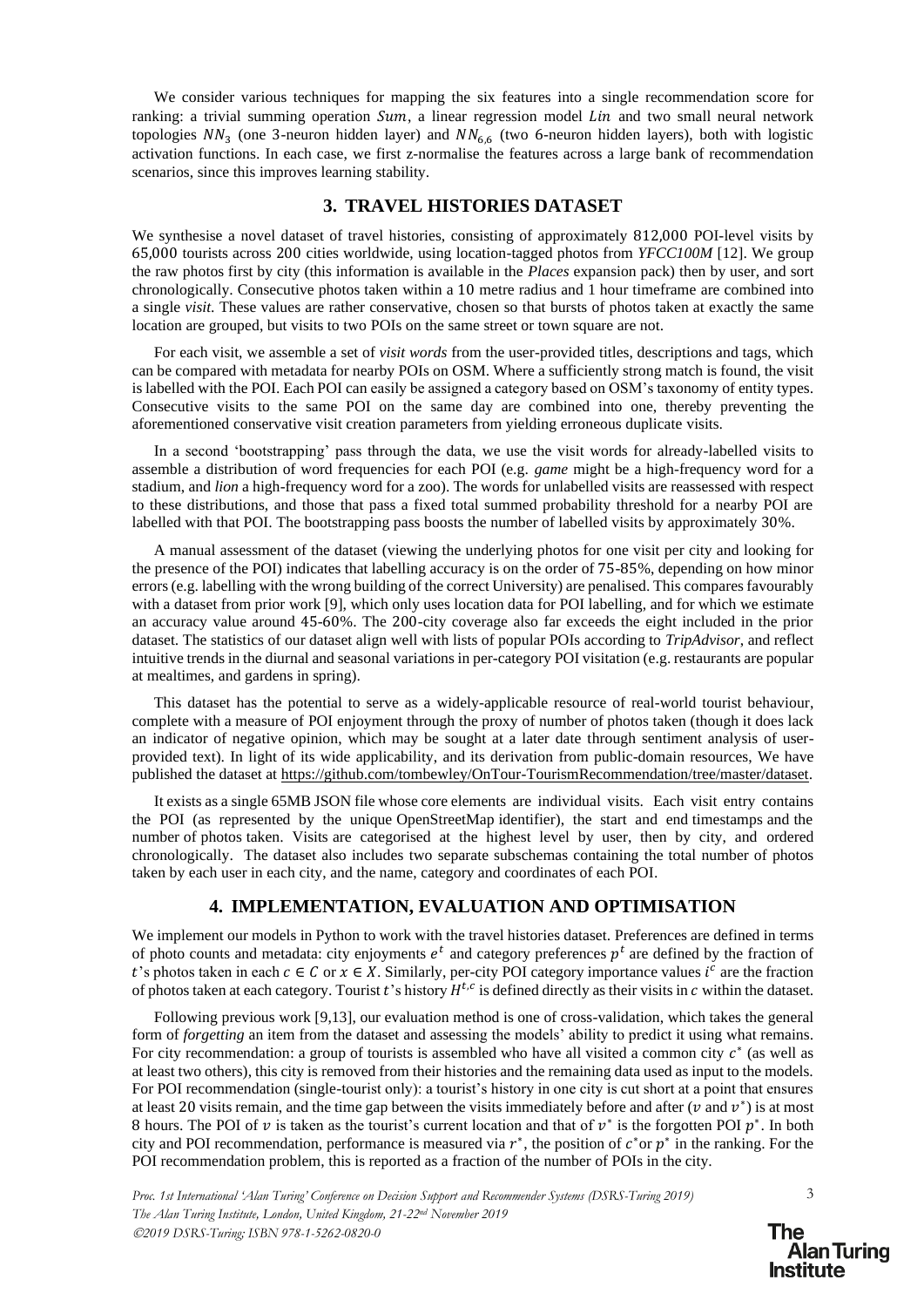For the POI recommender, the scoring methods  $Lin$  and  $NN<sub>3</sub>$  and  $NN<sub>6.6</sub>$  need to be trained on the dataset. To do this, we create a bank of all valid recommendation scenarios (15,326 in total), partition into training, validation and test sets (60: 20: 20 split) and run the training set through the model. In each scenario, we compute  $r^*$ , sample a random POI placed higher in the ranking, and define the error as the difference between the two scores. We employ a stochastic gradient descent optimiser, and perform a secondary set of weight updates to non-aggressively push the score magnitudes into the range [0,1] for stability purposes. Training is stopped when validation set performance begins to decrease, which prevents overfitting.

#### **5. RESULTS**

#### *5.1 City Recommendation*

The box plots in fig. 2 summarise the performance of the three models on 500-case test sets with a group size  $|G|$  of 1, 3 and 10. Cases are sampled uniformly across cities to avoid biasing to popular destinations. A clear result is that all three models perform markedly better than random. However, the collaborative filtering model TT is the strongest by a wide margin, with a median  $r^*$  of 8 out of 200 with  $|G| = 1$ . Performance improves as the group size increases. The best results are attained with  $|G| = 10$  using  $AoS$ ; here the  $r^*$  quartiles lie at 1, 1 and 6, which implies that in fully half of the test cases, the model ranks the forgotten city in first place.

With  $|G| = 1$ , the median  $r^*$  for the CC and TC models is 61 and 60 respectively; the two are almost inseparable. A gap does open up for larger group sizes, with  $TC$  ranking the forgotten city around 20 places higher on average for  $|G| = 10$ , most notably when the AoS aggregation method is used. With the other two models, the aggregation method has no consistent effect. An investigation of the weaker performance of the  $\mathcal{C}\mathcal{C}$  and  $\mathcal{TC}$  models reveals few strong results, though it is clear that more visits to the forgotten city afford a more accurate estimation of its POI category importance vector, and in turn a higher ranking.



**Figure 2.** *City recommendation performance with each model and various group sizes.*

#### *5.2 POI Recommendation*

Fig. 3 shows the performance of our model with each scoring method on the 3,055-sample test set, alongside baseline results from using each feature in isolation, as well as random ranking. All methods outperform all baselines, and are remarkably similar despite differences in complexity. This suggests that even a trivial summation of features can reach close to the maximum attainable performance on the dataset, given the set of features. That said, the larger neural network topology  $(NN_{6,6})$  is the strongest, placing the forgotten POI at a median position of 6% down the ranking of candidate POIs. The other methods perform around 1-2% worse by rank percentage. On a case-by-case level,  $NN_{6,6}$  gives the highest or joint-highest  $r^*$  58% of the time.

In surrounding analyses, we find that visits in popular and Anglophone cities are predicted best, likely due to better data quality in these locations. Static POI categories (e.g. monuments) are also better predicted than those that are weather- or event-sensitive (e.g. theatres). Correlation analysis of the four scoring methods shows a high degree of similarity in their  $r^*$  values across the test set; if one method performs well, the others are likely to do the same. Further correlation analysis of each method with respect to each feature shows that the learning models place greater weight on  $fProx$ ,  $fPop$  and  $fHist$  than the other three. This aligns with the greater predictive efficacy of the baseline rankings generated by these features. A final set of feature-to-feature correlations shows that they are largely independent, which is desirable since this maximises informativeness.

**Alan Turing** 

The

**Institute**